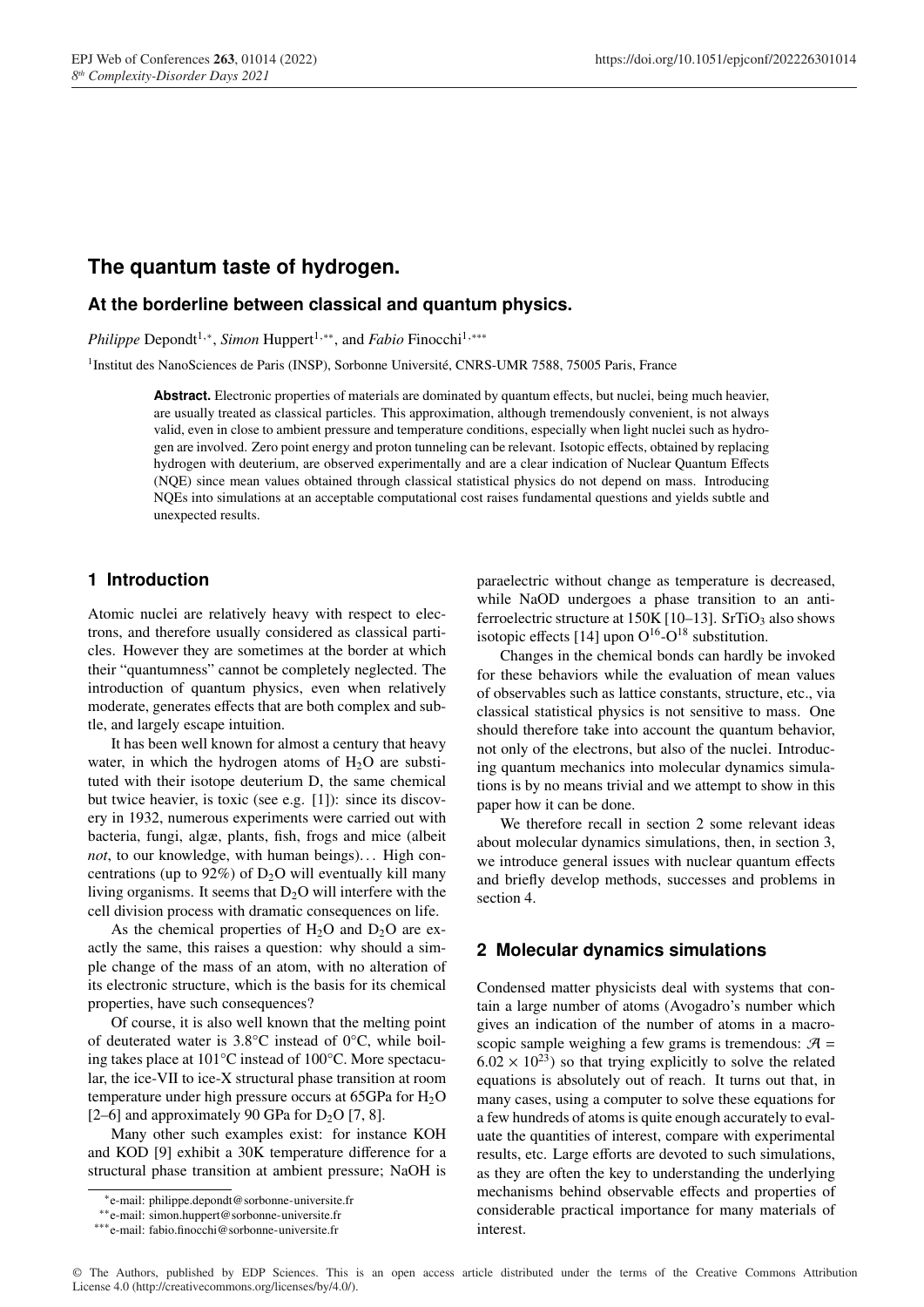Several additional approximations are also usually made:

- the so-called Born-Oppenheimer approximation [15]: electrons are about 2000 times lighter than the lightest nucleus (hydrogen) and therefore can be considered to react almost instantly to nuclear motion and always be at equilibrium with the nuclear configuration,
- the electronic structures cannot be calculated exactly, however the "Density Functional Theory" (DFT) [16, 17] allows to evaluate with reasonable accuracy atomatom interactions,
- since the above approximation provides the forces between atoms, it is possible numerically to integrate Newton's classical equations of motion: *this approximation assumes the nuclei to be heavy enough to be considered as classical particles*: their quantum behavior is ignored.

While numerous very precise and highly informative such simulations were done over the years, and continue to provide invaluable insights into the behavior of many systems, it is this last assumption, using Newton's *classical* equations, that is being seriously questioned by the examples mentioned in the introduction (section 1). These examples show that, in some cases, especially when hydrogen is involved (which is quite often!), quantum corrections should somehow be included into our simulations.

### **3 Nuclear quantum effects (NQE).**

#### **3.1 Classical statistical physics will not work!**

When a large number of particles is involved, physicists use statistics to compute the mean values of the quantities they are interested in, instead of trying to keep track of all the details of the individual adventures of every particle. These mean values are obtained by summing on the positions and velocities of all the particles in the system. Assume we are interested in quantity *a* (for instance, say, the average distance between two atoms, or the angle between two bonds): the mean value of *a*, denoted  $\langle a \rangle$  writes:

$$
\langle a \rangle = \frac{\int a(\mathbf{r}, \mathbf{p}) e^{-\frac{\mathbf{p}^2/2m + V(\mathbf{r})}{k_B T}} d\mathbf{r} d\mathbf{p}}{\int e^{-\frac{\mathbf{p}^2/2m + V(\mathbf{r})}{k_B T}} d\mathbf{r} d\mathbf{p}}
$$
(1)

where **r**, **p** and *m* are the positions, momenta and mass of the particles,  $V(\mathbf{r})$  the potential energy of the system, *T* the temperature and  $k_B$  Boltzmann's constant. Equation (1) states that the mean value of *a* is the integral of *a* over position and momentum (that is: all accessible states) weighed by the probability of each state (r, p). In *classical* statistical physics, if *a* does not depend on momentum (or velocity), the integrals over p, on numerator and denominator, cancel out and yield:

$$
\langle a \rangle = \frac{\int a(\mathbf{r}) e^{-\frac{V(\mathbf{r})}{k_B T}} d\mathbf{r}}{\int e^{-\frac{V(\mathbf{r})}{k_B T}} d\mathbf{r}}
$$
(2)

This simply states that mass vanishes from the expression in equation (2): therefore *substituting hydrogen with* *deuterium will only increase mass and not change the mean value of any velocity-independent observable in the system*: vibrational frequencies will change because deuterium is heavier, but structural properties should not be altered, in contradiction with what the examples in section 1 tend to show.

In order to re-insert mass into these averages, one may first note that equations (1) are (2) are not valid in a quantum physics framework (technically because, then,  $\bf{r}$  and p are not numbers but non-commuting operators). More generally, quantum physics states that a particle is not precisely localized in space, and an estimate of this quantum delocalization is given, for a free particle, by de Broglie's thermal wavelength :

$$
\lambda_{dB} = \sqrt{\frac{2\pi\hbar^2}{m k_B T}}
$$
 (3)

which does depend on the mass  $m$ ,  $\hbar$  being Planck's reduced constant. The following orders of magnitude are of interest: for hydrogen at room temperature  $\lambda_{dB} \approx 1$ Å, while for deuterium  $\lambda_{dB} \approx 0.7$  Å, which can be compared with the O–H covalent bond length  $d_{OH} \approx 1$  Å in many compounds. The de Broglie wavelength difference between the two isotopes is not negligible with respect to the OH bond length, and therefore, this latter point should lead us into introducing into models quantum effects, for at least light nuclei which can be significantly delocalized. In practice, the problem is more complicated than suggested by equation (3), since the particles under study are not free but interacting with others, so that the actual quantum effects have to be examined for each physical system specifically.

## **3.2 The textbook case of high-pressure ice: from ice VII to ice X.**

Before going into technical points, it is worth trying to understand, at least qualitatively, what is happening in highpressure ice (for a detailed description, see [8] and references therein) and how quantum delocalization can alter a phase transition, for instance.

At room temperature and  $5 < P < 65$  GPa, the stable phase of water is ice-VII, a body-centered cubic (bcc) structure with an oxygen atom on each corner of the cube and one at the center (figure 1). The hydrogen atoms are located on the diagonals of the cube between the oxygen atoms, but they are not at the mid-point between oxygens: they are bonded to one oxygen atom via a short ( $\approx 1$  Å) covalent bond and to the other through a longer ( $\approx 1.5$ -2 Å) and much weaker hydrogen bond. It is worth mentioning however that most of the intriguing properties of water are *in fine* determined by this longer hydrogen bond.

In practice, the hydrogen atom is caught in a doublewell potential and will rest in one of the wells.

When pressure is increased, the oxygen atoms are pushed closer (figure 2): the covalent O – H bond, being very strong, does not change much, so it is the hydrogen bond length that is decreased significantly. From an energy viewpoint (figure 3), the two wells move closer while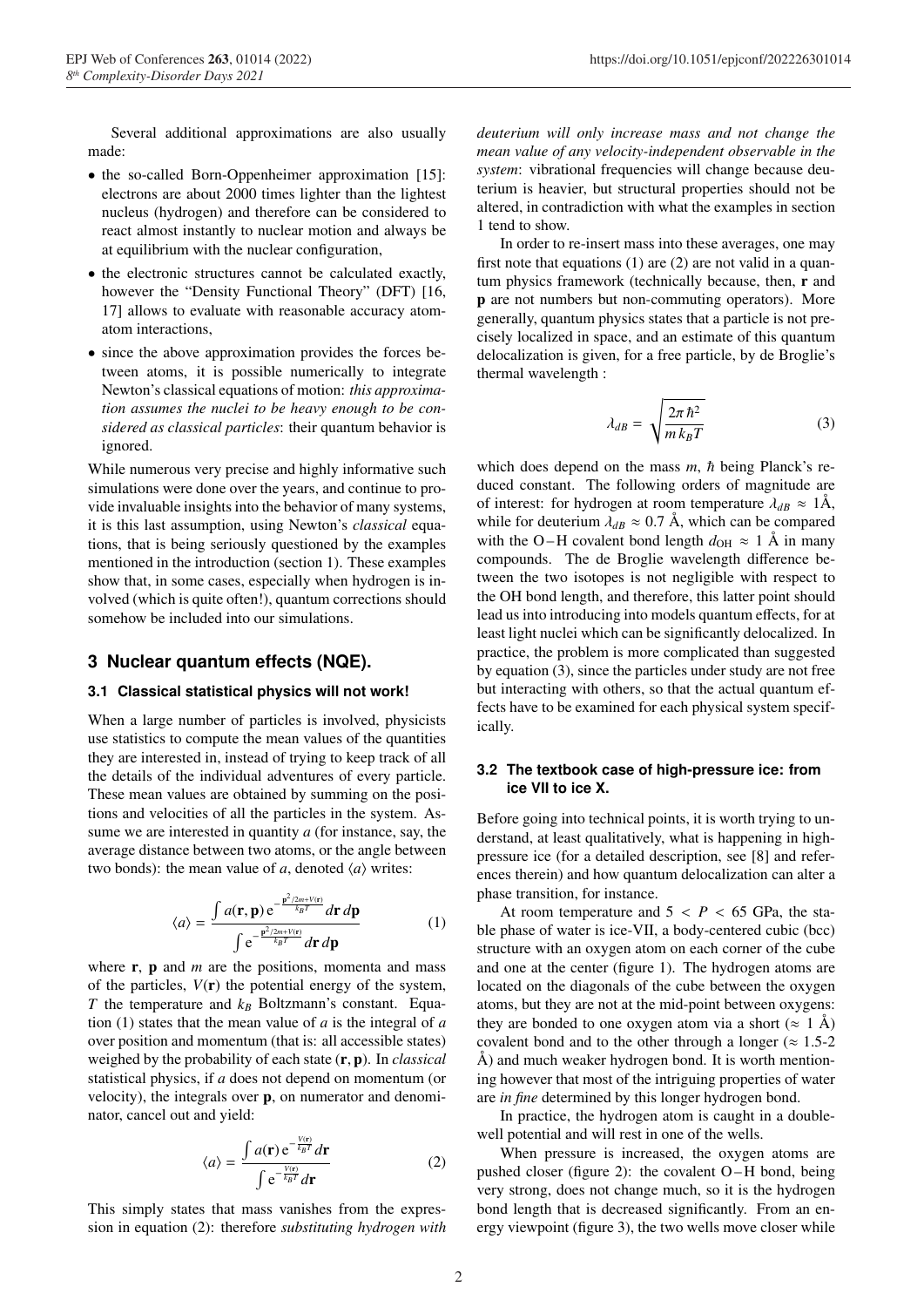

**Figure 1.** The structure of ice VII for pressures  $P < 65$  GPa. Oxygen atoms (in red) form a body-centered cube, while the hydrogen atoms (light blue) are located between the oxygen atoms in an asymmetric position. The thin dashed lines represent weak hydrogen bonds, while the bond with the nearest oxygen atom is covalent. Each oxygen atom has 2 hydrogen neighbours (only 2 are represented on the figure, the others associated with the other oxygen atoms have been omitted for clarity).



Figure 2. Location of the hydrogen atoms between oxygen atoms in an asymmetric position for ice VII at low pressure (top) and in a symmetric position for ice X at high pressure (bottom) when the oxygen atoms are pushed closer with  $d_{O-O} < 2.41$ Å.

the barrier height decreases. When the barrier vanishes at high enough a pressure, the structure changes to ice X and the hydrogen atom will sit in the middle: this is called a "symmetrization" transition. There is no "quantumness" involved in this explanation, and indeed this transition can occur within a classical frame, but only around 90 to 100 GPa instead of 65! We still have an error of approximately 30 GPa, which is by no means negligible.

Now, if the hydrogen atom is significantly delocalized as can be inferred from the end of section 3.1, it will explore the potential well in which it is lying, even when the temperature equals zero (figure 4). The result will be that its energy will be greater than the potential minimum: this



Figure 3. Potential energy of the system as a function of the hydrogen atom position *x* between its two neighbouring oxygen atoms for several pressures. The transition mechanism for ice is shown from a classical viewpoint: as pressure is increased, the two potential wells move closer and the barrier eventually vanishes.

is called Zero-Point Energy (ZPE). The hydrogen atom will thus be able to cross the energy barrier before it vanishes, therefore at a lower pressure than initially expected. In many systems, this happens when the  $O-O$  distance becomes less than approximately 2.41Å.



Figure 4. Transition mechanism in ice from a quantum viewpoint: the horizontal lines (colors correspond to the potential energy curve at the same pressure) represent the minimum energy for each pressure increased with the zero-point energy showing how the effective barrier is decreased, which allows the transition at a lower pressure than in the classical case (figure 3).

The most striking effect of the ZPE is therefore a significant reduction of the transition pressure.

## **3.3 Why quantum physics is in practice intractable: exponential divergence**

It therefore appears that NQEs should be included, when relevant, into simulations. The most straightforward approach to quantum dynamics is Schrödinger's timedependent equation:

$$
i\hbar \frac{\partial \psi(\mathbf{r},t)}{\partial t} = -\frac{\hbar^2}{2m} \Delta_{\mathbf{r}} \psi(\mathbf{r},t) + V(\mathbf{r}) \psi(\mathbf{r},t)
$$
(4)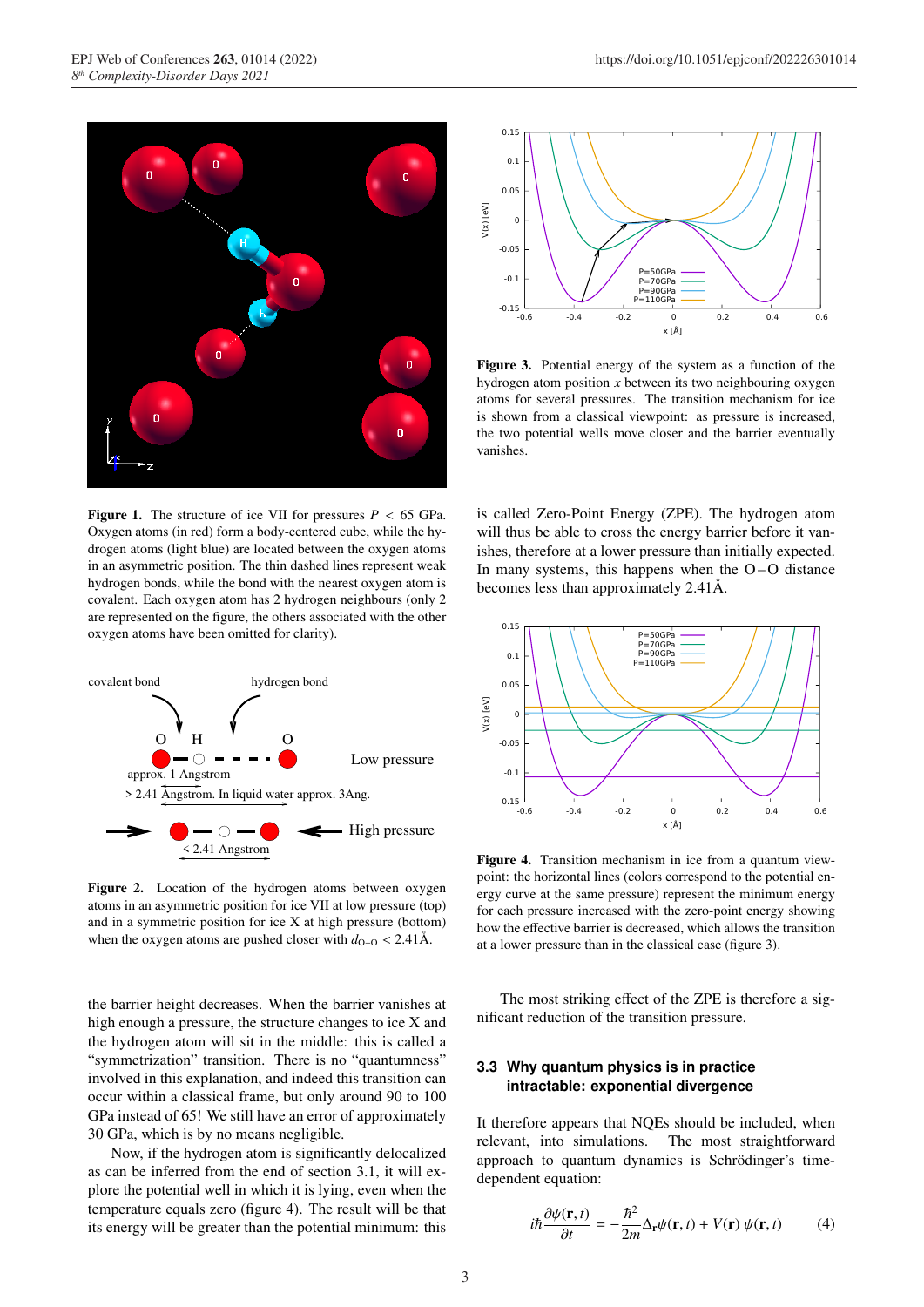The trouble with equation (4) is that the wave-function  $\psi(\mathbf{r}, t)$ , the unknown function that is the solution of the equation, is a function of *t* but also of r, a vector that contains the coordinates of all the particles that are part of the system under scrutiny. This means that  $\psi$  is an extraordinarily complicated function of a tremendous number of coordinates.

Equation (4) can indeed be solved for a small number of degrees of freedom, but for a reasonable number from a condensed matter physicist's point of view (maybe 300 degrees of freedom for one hundred particles, and over a duration of  $20 \times 10^{-12}$ s), the computational power of the largest computer in the world would be orders of magnitude below what is needed.

Approximations must therefore be made.

## **4 Methods**

Nuclei, including hydrogen, are much heavier than e.g. electrons so that, while introducing quantum effects, we shall mainly be interested in zero-point energy and relatively modest quantum delocalization: issues connected with exchange or interference will reasonably be left out. in most cases, without major damage.

Several approaches were developed in the past and are currently used. Path-integral (PI) based methods stem from Feynman's formalism [18] and mimic quantum delocalization by generating many trajectories with the correct distribution. Generalized Langevin (GL) based methods use a stochastic process for the same purpose. Both involve modified classical equations of motion. PI is often considered the reference method as it converges towards exact quantum distributions as the number of trajectories is increased with the drawback of rapidly increasing computational cost. GL is a somewhat more radical approximation as it has negligible additional computation cost as compared with classical molecular dynamics simulations.

#### **4.1 Path-integral based methods**

#### *4.1.1 Splitting probabilities.*

These methods are based on Feynman's general pathintegral treatment of the partition function in a quantum system [18]. Following Barker's derivation [19], we start with the density operator at a given temperature *T*:

$$
\rho = e^{-\beta H} = e^{-\beta \left(-\frac{\hbar^2}{2m} \sum_i \nabla_i^2 + V(\mathbf{r})\right)}
$$
(5)

where  $\beta = (k_B T)^{-1}$  is the inverse temperature, *H* the Hamiltonian operator and  $V(\mathbf{r})$  the potential energy. Equation (5) yields the expression for the density matrix of the system (a key quantity from which time-independent expectation values at equilibrium can be derived) :

$$
\rho(\mathbf{r}, \mathbf{r}'; \beta) = \sum_{n} e^{-\beta E_n} \psi_n(\mathbf{r}) \psi_n^*(\mathbf{r}')
$$
 (6)

where  $E_n$  represents the eigen-energies as obtained from Schrödinger's stationary equation, and  $\psi_n(\mathbf{r})$  the corresponding wave-functions. We need to evaluate  $\rho$  as, neglecting exchange, the partition function, which is the key to statistical mechanics, writes for a system of *N* particles:

$$
Z = \frac{1}{N!} \int \rho(\mathbf{r}, \mathbf{r}; \beta) \, d\mathbf{r}
$$
 (7)

Equation (6) rewrites:

$$
\rho(\mathbf{r}, \mathbf{r}'; \beta) =
$$

$$
\int \sum_{n} e^{-\beta' E_n} \psi_n(\mathbf{r}) \psi_n^*(\mathbf{r}'') \sum_{n'} e^{-(\beta - \beta') E_{n'}} \psi_{n'}(\mathbf{r}'') \psi_{n'}^*(\mathbf{r}') d\mathbf{r}''
$$

$$
= \int \rho(\mathbf{r}, \mathbf{r}''; \beta') \rho(\mathbf{r}'', \mathbf{r}'; \beta - \beta') d\mathbf{r}'' \qquad (8)
$$

This is true because the wave-functions are both orthogonal and normalized.

Equation (8) can be applied repeatedly, introducing many  $\mathbf{r}''$  intermediates:  $\mathbf{r}_1 \dots \mathbf{r}_M$ , and inverse temperature intermediates  $\beta_1 \dots \beta_M$  with  $\beta_i - \beta_{i-1} = \beta/M$ . What this means is that the integral in equation (7) can be expanded into small pieces  $\mathbf{r}_1 \dots \mathbf{r}_M$ ,  $\beta_1 \dots \beta_M$ . If *M* is large enough,  $\beta/M$  can be considered small. Also, since, in equation (7), we need  $\rho(\mathbf{r}, \mathbf{r}; \beta)$  (not  $\rho(\mathbf{r}, \mathbf{r}'; \beta)$ ), we must have  $\mathbf{r}_M = \mathbf{r}_1$ . Thus, the integral in equation (7) for the partition function rewrites:

$$
\int \rho(\mathbf{r}_1, \mathbf{r}_1; \beta) d\mathbf{r}_1 = \int \cdots \int
$$

$$
\rho(\mathbf{r}_1, \mathbf{r}_2; \frac{\beta}{M}) \cdots \rho(\mathbf{r}_{M-1}, \mathbf{r}_M; \frac{\beta}{M}) \rho(\mathbf{r}_M, \mathbf{r}_1; \frac{\beta}{M})
$$

$$
d\mathbf{r}_1 \cdots d\mathbf{r}_M
$$
(9)

Going back to equation (6), when  $\beta \to 0$  (or *M* large enough in  $\beta/M$ ), we can expect  $\rho$  to be significant only when  $\mathbf{r}' \simeq \mathbf{r}$ : if  $\beta/M$  can be considered small, the operator exponential  $\rho(r_i, r_i + 1)$  can be expanded to second order in  $\beta/M$  to yield a gaussian function (a 'broadened'  $\delta$  function) which Barker [19] introduces:

$$
\rho(\mathbf{r}, \mathbf{r}'; \frac{\beta}{M}) = \left(\frac{4\pi}{M}\beta'\right)^{-N/2} e^{-M\frac{(\mathbf{r} - \mathbf{r}')^2}{4\beta'} - \frac{\beta}{2M}[V(\mathbf{r}) + V(\mathbf{r}')]}\tag{10}
$$

where  $\beta' = \frac{\hbar^2}{2m}\beta$  and *N* is the number of degrees of freedom. Equations (9) and (10) in practice introduce an effective (dimensionless) potential:

$$
V_{\text{eff}}(\mathbf{r}_1 \dots \mathbf{r}_M) = \sum_i M \frac{(\mathbf{r}_i - \mathbf{r}_{i+1})^2}{4\beta'} - \frac{\beta}{M} V(\mathbf{r}_i)
$$
(11)

which can be used for simulations.

#### *4.1.2 Simulations.*

While Barker [19] uses equation (10) in a Monte-Carlo scheme, one can use the effective potential in equation  $(11)$ [20, 21] for molecular dynamics simulations. That potential is then equivalent to that of a ring-polymer (that is, a set of polymers, or necklace of beads, figure 5), each particle being replaced by a set of *M* beads driven by the effective potential in equation (11). One can thus obtain quantum distributions at finite temperature by e.g. a Langevin dynamics (as briefly outlined in section 4.2.1). It is worth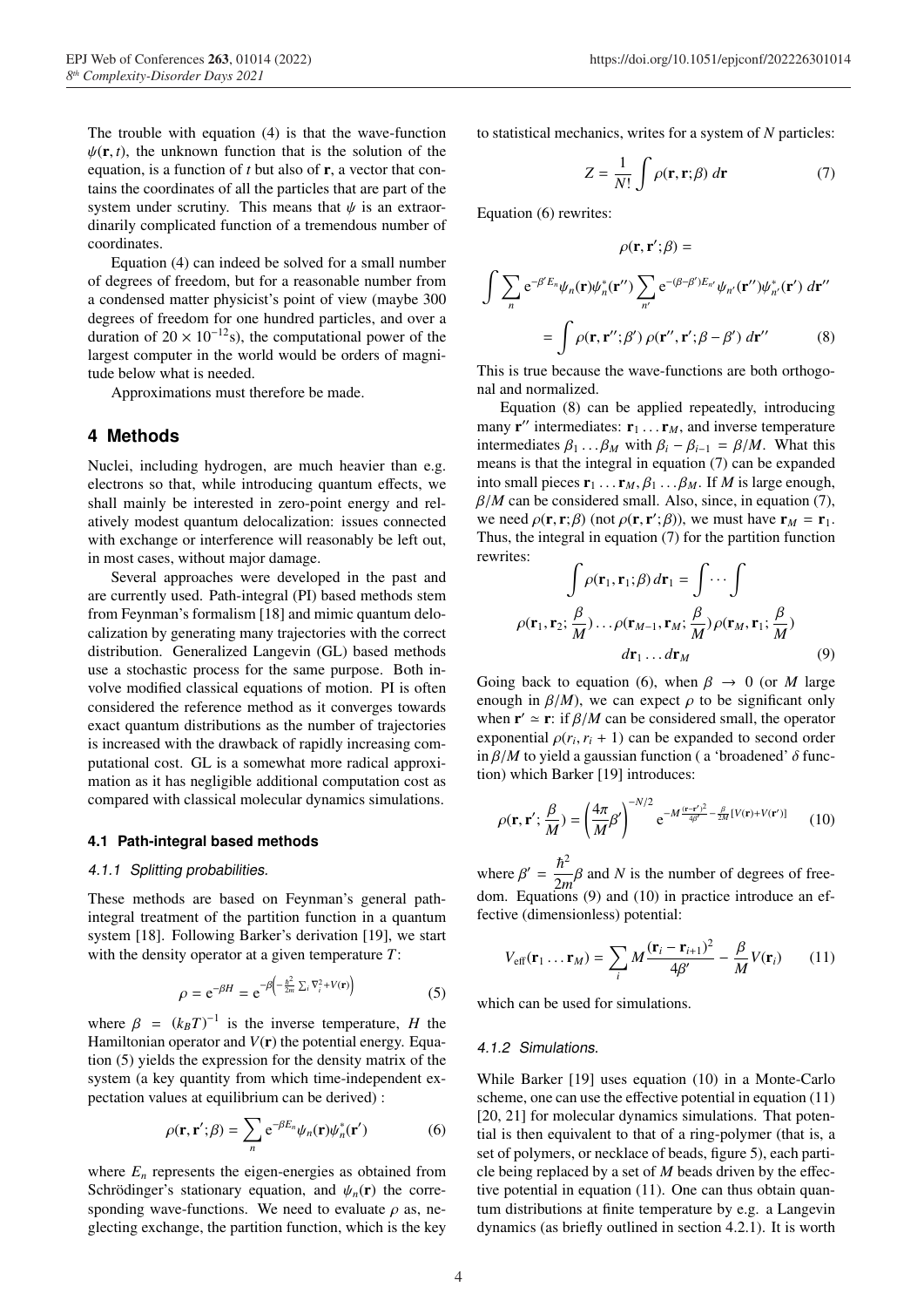

Figure 5. Path integral necklace of beads: each classical particle is replaced by a ring of replicas connected by a harmonic interaction.

pointing out at this stage that, within this formalism, time has in principle no physical meaning.

This formalism has been and is used with success, and has undergone a number of developments [7, 13, 22– 25]: its main quality is that, as the number of beads *M* is increased, the results converge towards the exact quantum solution. This establishes the method as a reference method as its reliability can be thus be controlled. The drawback is the additional computational cost: as *M* (depending on temperature) can take values up to 50 or more, the computational requirements can skyrocket. Although several methods were devised to reduce these requirements [26–28], work is still restricted to relatively simple and/or small systems.

#### **4.2 The Langevin equation**

#### *4.2.1 Background*

The Langevin equation was originally devised to describe Brownian motion [29]. It is now currently used for constant-temperature classical molecular dynamics simulations. Indeed, in its generic form, it writes (in 1-D):

$$
m\frac{d^2x}{dt^2} = -\frac{dV}{dx} - m\gamma\frac{dx}{dt} + R_T(t)
$$
 (12)

The first term in the right-hand side of equation (12) simply corresponds to Newton's usual equation of motion: acceleration equals force divided by mass. If only this term is retained, the simulation will conserve energy; however, one usually wishes rather to control the temperature of the system as most experiments are carried out at a given temperature.

To control temperature, one thus modifies Newton's dynamics by introducing a temperature dependent random term  $R_T(t)$ : thermal equilibrium will be reached when the work produced by  $R_T$  is compensated for by the dissipative term  $-\gamma dx/dt$ . The fluctuation-dissipation theorem [30] in classical statistical physics imposes that:

$$
R_T(t) = \sqrt{2m\gamma k_B T} \varepsilon(t) \tag{13}
$$

where  $\varepsilon(t)$  is a white noise random variable. Constant  $\gamma$  (a frequency) thus represents the coupling between the system under study and a thermal bath at temperature *T*. The

value of  $\gamma$  is chosen and should, in principle, have no influence on the results provided by the simulation. For that reason, it can be chosen relatively large to ensure rapid relaxation towards thermal equilibrium but when intrinsically dynamical properties are computed (e.g. vibrational spectra) it is usually chosen as small as possible (often a fraction of a THz) which entails slow relaxation towards equilibrium. This choice will therefore result from a compromise.

#### *4.2.2 The Quantum Thermal Bath (QTB)*

Several different formalisms were developed [31–33] from these equations to adapt them to quantum systems; the Quantum Thermal Bath (QTB) [33] is probably the simplest and will be detailed below.



Figure 6. The QTB introduces a stochastic trajectory (blue) to account for quantum delocalization, while a classical particle (green) will remain at the bottom of the potential well (at temperature 0K). The dynamics remains formally classical but produces a quantum correction to the positional distribution.

The Quantum Thermal Bath simply replaces the random term  $R_T$  with another random term with a quantum distribution so that it comprises both zero-point energy and thermal effects (figure 6). The stochastic term, provided it is well chosen, will force the particle to move around, mimic quantum delocalization and hopefully generate the correct quantum distributions. In practice, the new probability distribution for the random term is frequencydependent. Therefore, instead of a 'white' noise (all frequencies have the same weight), a 'colored' (some frequencies weigh more) or correlated in the time domain noise is introduced. This means the spectrum in the frequency domain of  $R$  is now the average thermal energy of an harmonic oscillator of angular frequency  $\omega$ , which writes:

$$
\hat{C}_{RR}^{Q}(\omega) = 2m\gamma \,\Theta_{T}^{Q}(\omega) \tag{14}
$$

where  $\Theta_T^Q(\omega)$  writes:

$$
\Theta_T^Q(\omega) = \hbar\omega \left(\frac{1}{2} + \frac{1}{e^{\frac{\hbar\omega}{k_B T}} - 1}\right) \tag{15}
$$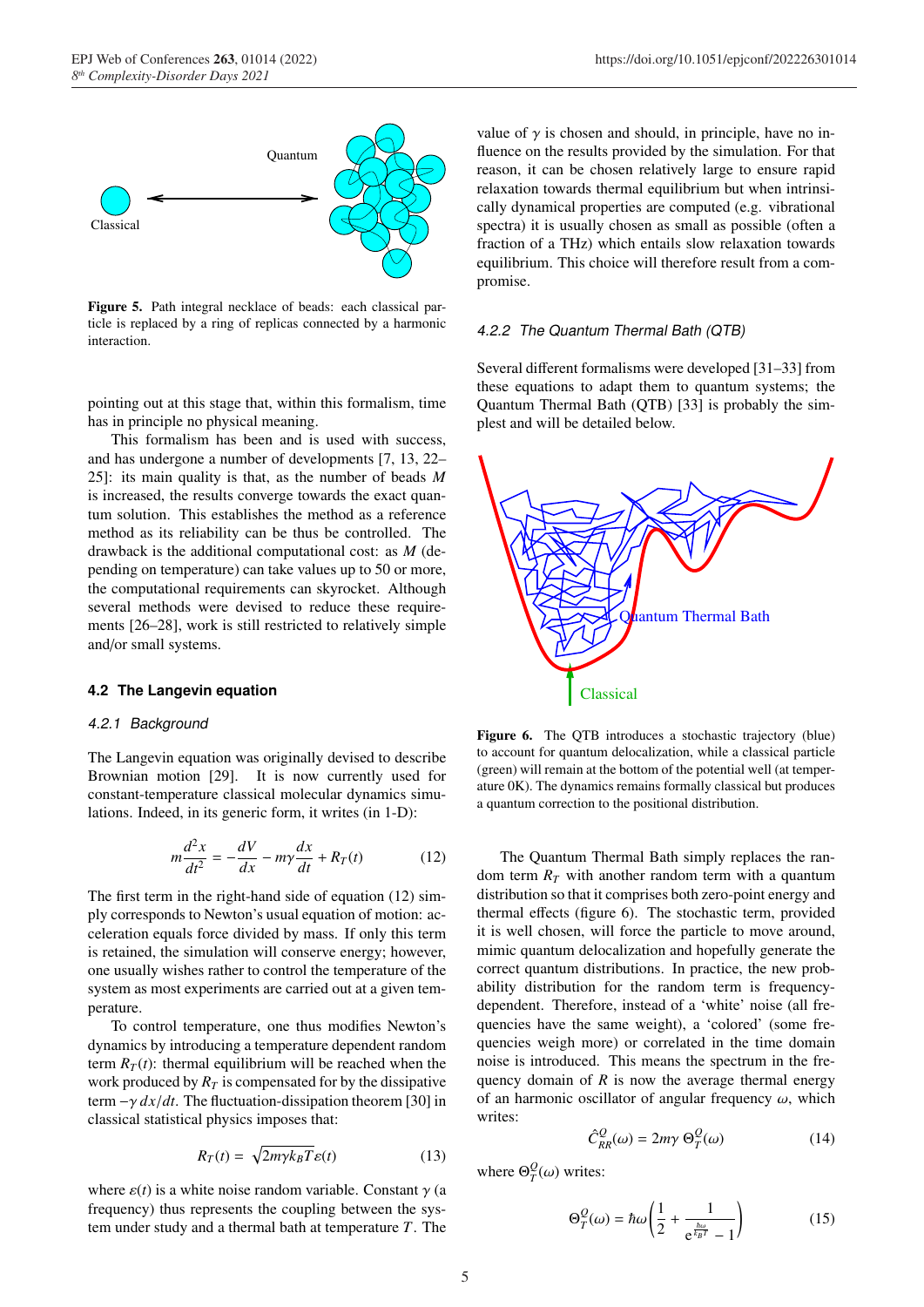

**Figure 7.**  $\Theta_T^{\mathcal{Q}}(\omega)$  (equation (15)) as a function of temperature for several frequencies. The classical counterpart  $k_B T$ , which does not depend on frequency, is also shown (dashed line) for comparison.

The sampling obtained from equation (15) is strictly valid only for a harmonic oscillator.

The behavior of  $\Theta_T^Q(\omega)$  is shown on figure 7. The classical counterpart is simply  $k_B T$ , linear with temperature and non frequency-dependent. Figure 7 clearly shows, firstly, large high-frequency contributions and, secondly, the ZPE contribution at low temperature.

The computational load for the colored random term generation is negligible, so that the QTB involves no significant additional cost with respect to classical simulations. An additional advantage is that it easily allows to compute vibrational spectra which can be compared to, for instance, infra-red absorbtion experiments. Anharmonic features will be enhanced, as they should [34], by the large high-frequency contributions in the random force (see figure 7).

A drawback is that convergence towards the exact quantum distributions cannot be checked as with PI simulations. An ideal procedure, when possible, would therefore be to do short (but expensive) PI simulations to serve as a reference since convergence can be checked, and then run QTB simulations, check the results with those of the PI simulation (and incidentally with known experimental data). Then gather the required data using the capability of the QTB to carry out large simulations and explore several situations, for instance, different isotopes, pressures and temperatures.

#### *4.2.3 Successes. . .*

#### *LiH and LiD.*

One of the first successes of the QTB was to account for the different lattice constants and their behavior up to 600K in LiH and LiD [35]: this was done using the QTB associated with force calculations within the DFT. Such isotope effects cannot be accessed classically, as explained in section 3.1.

#### *Pure and salty ice at high-pressure.*

The case of high-pressure ice is exposed in section 3.2. NQEs were first pointed out by PI simulations [7], but

the QTB [8] confirmed these effects at a much lesser cost and, in addition, provided vibrational spectra that were in excellent accordance with Infra-Red and Raman experiments. The efficiency of the QTB allowed to study and explain the effect of introducing a small amount of different salts (HCl, LiCl and NaCl) [36] with very different behaviors but the same final result: the increase of the VII to X symmetrization transition pressure by 30 GPa.

#### *In Earth's mantle.*

It seems that Earth's mantle contains about as much water as the oceans. AlOOH in its  $\delta$  phase is one of the major vectors thereof. The QTB allowed to establish the quantum-driven transition mechanism to the symmetrized  $\delta'$  phase [37] at pressures present in the mantle.

## *4.2.4 And problems: the Zero-Point Energy Leakage (ZPEL) and the adaptive Quantum Thermal Bath (adQTB)*

#### *Energy leaks!*

Several authors [38–40] have pointed out the contradiction of trying to impose a quantum distribution on a fundamentally classical system. Indeed, Langevin's equation (12) remains a classical equation of motion even when the random term is not a standard white noise. The consequence is that the classical dynamics will tend to distribute energy equally between all degrees of freedom. The QTB pumps more energy at high frequencies than at low frequencies and, due to anharmonic coupling between modes, that excess energy on the high frequency modes tends to flow, or "leak" on to the low energy modes (figure 8). Excessive energy on the low frequency vibrations tends to destabilize the system, alters velocity and positional distributions and eventually will melt the simulated system well below its actual melting temperature. The successes exhibited in section 4.2.3 were mainly obtained at high-pressures that tend to inhibit such dramatic outcomes.



Figure 8. The mechanism of Zero-Point Energy Leakage: the QTB pumps more energy into high frequency modes than into low frequency modes, but the simulation, being classical in practice, will tend to enforce energy equipartition and induce an energy flow from high to low frequency motions. In this this figure the light hydrogen atom (white) vibrate at a high frequency: energy is thus transfered to the low frequency lattice modes mainly involving heavier oxygen (red). This can considerably alter the structure of the system and yield useless results.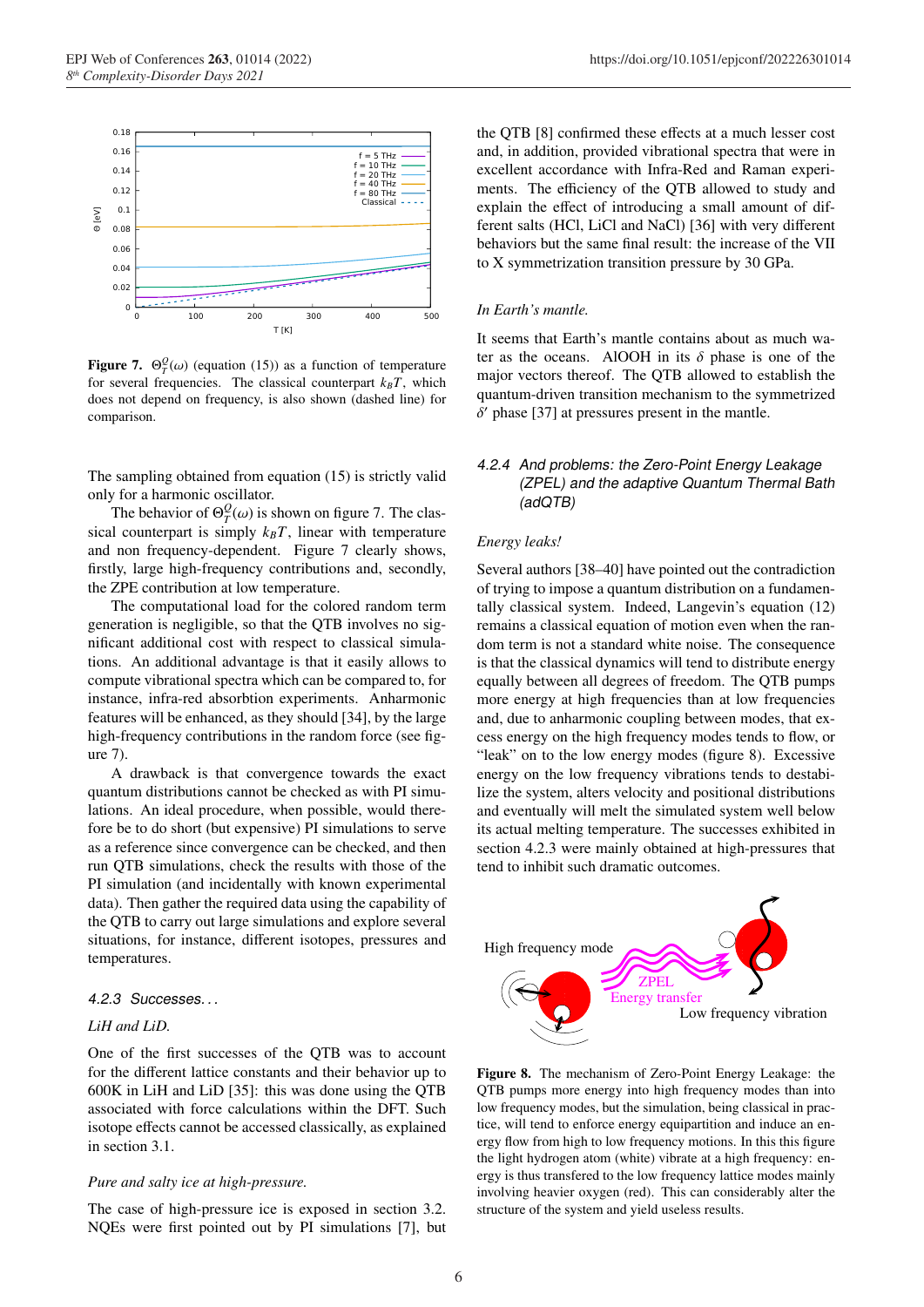The damping coefficient  $\gamma$  in Langevin's equation (12) has the dimension of a frequency, but, as it appears both in the damping and the random terms, it plays the role of a coupling of the system with the thermal bath, whether quantum or not. Strengthening that coupling will force the system closer to quantum distributions, while weakening it will let it remain classical [41]. The choice of that coefficient is therefore not insignificant at all: strong coupling will force the correct distributions but considerably alter the dynamics, as low frequency modes may end up overdamped, weak coupling will let energy pour over low frequency modes and destroy the sample!

A cure must therefore be found, unless it is accepted that only high-pressure studies can be done.

#### *A diagnosis.*

The challenge here is to translate Kubo's celebrated fluctuation-dissipation theorem (FDT) [30] into a usable form. Doing this [42] yields that the Fourier transform of the velocity-random force correlation function is related to the Fourier transform of the velocity-velocity correlation function:

$$
\text{Re}\left[\hat{C}_{vR}^{Q}(\omega)\right] = m\gamma \,\hat{C}_{vv}^{Q}(\omega) \tag{16}
$$

If the FDT holds, the ratio of these two quantities should equal 1. These quantities can easily be computed during a simulation run for all frequencies, and whenever the ratio deviates from 1, ZPEL occurs: a convenient tool for a diagnosis is thus available.

#### *And a cure.*

The point now is to enforce equation (16) at all frequencies. Several strategies can be devised: the simplest one is to separate the coupling coefficent  $\gamma$  in Langevin's equation (12) into two parts: firstly, in the actual damping term  $\gamma$  is a constant, but secondly in the random term, the Fourier transform of  $\gamma$ , instead of being a constant becomes frequency-dependent  $\hat{\gamma}_R(\omega)$  and can be adapted on-the-fly, for each frequency  $\omega$ , to enforce equation (16). How well (16) is actually enforced can be monitored to ensure that the adaptation is working properly.

The adaptive-QTB (adQTB) was first tested on a system of  $Ne_{13}$  clusters [42] and was proven to prevent the spurious melting of the sample, that the original QTB inevitably produced. An attempt on room-temperature water was also successfully conducted [43] and correctly captured the balance between the quantum-induced strengthening of the hydrogen-bonds by the O-H stretching vibrations and their, also quantum-induced, weakening by the O-H bending modes.

## **5 Final remarks.**

Although the problem of the toxicity of heavy water that was mentioned in the introduction section 1, is not solved in the present paper, the study of NQEs is now entering maturity as practical methods and software exist.

Isotope effects are now of course within reach, but NQEs have many surprises in store for physicists. An example is provided with salty ice at high-pressure [36]: it had been found experimentally [44] that the quantum characteristics of the already mentioned (sect. 3.2) VII-X transition in ice are significantly diminished by the introduction of a small quantity of salt. The initial interpretation was that the introduction of an impurity locally distorts the lattice and therefore inhibits tunneling. QTB simulations introducing NaCl, LiCl or HCl then showed that the cations have very different behaviors: sodium, being relatively bulky, doesn't move much, while lithium migrates to various sites, and hydrogen clings to the nearest oxygen atom..., the transition inhibition remaining exactly the same for the three. Lattice distortion being cation-dependent could not explain such an uniform result. Finally, the realization arose that  $Na<sup>+</sup>Cl<sup>-</sup>$ ,  $Li<sup>+</sup>Cl$ and  $H<sup>+</sup>Cl<sup>-</sup>$  all carry the same strong dipolar moment, and that the hydrogen atoms of ice are therefore submitted to, not only the interacton with other water molecules, but also to that dipolar field. That field being slowly decaying with distance has a relatively long range, allowing even a small concentration to make the potential in figures 3 and 4 asymmetric thereore strongly inhibiting tunneling tunneling.

Whenever quantum mechanics is involved, nonintuitive effects arise!

Research is currently pursued both in studying compounds of interest and trying to devise new methods. On the one side, the path integral formulation is devised for the time-independent density matrix, and its extension to time-dependent quantities involves some non straightforward approximations; on the other side, the QTB and its advanced version (the adaptative quantum thermal bath) consider the time evolution of classical quantities under the influence of a bath that reproduces the exact quantum features only for harmonic or mildy anharmonic systems. Time-dependent phenomena thus remain a challenge as the time-dependence of both the QTB (a stochastic process) and the PI (time is rather arbitrary) still is to a large extent an open question [23, 34, 45, 46].

### **Acknowledgements**

The authors gladly acknowledge the work of PhD students Yael Bronstein, Sofiane Schaack, Thomas Plé, Erika Fallacara, Nastassia Mauger, Niccolò Avallone and post-doctoral researcher Étienne Mangaud. They also acknowledge the use of several millions of CPU hours at CINES (Centre Informatique National de l'Enseignement Supérieur).

### **References**

- [1] Pyari Mohan Misra, Current Science, 36, 447-453 (1967)
- [2] A. F. Goncharov, V. V. Struzhkin, M. S. Somayazulu, R. J. Hemley, and H. K. Mao, Science 273, 218 (1996)
- [3] K. Aoki, H. Yamawaki, and M. Sakashita, Phys. Rev. Lett. 76, 784 (1996); K. Aoki, H. Yamawaki, M. Sakashita, and H. Fujihisa, Physical Review B 54, 15673 (1996)
- [4] V. V. Struzhkin, A. F. Goncharov, R. J. Hemley, and H. K. Mao, Physical Review Letters 78, 4446 (1997).